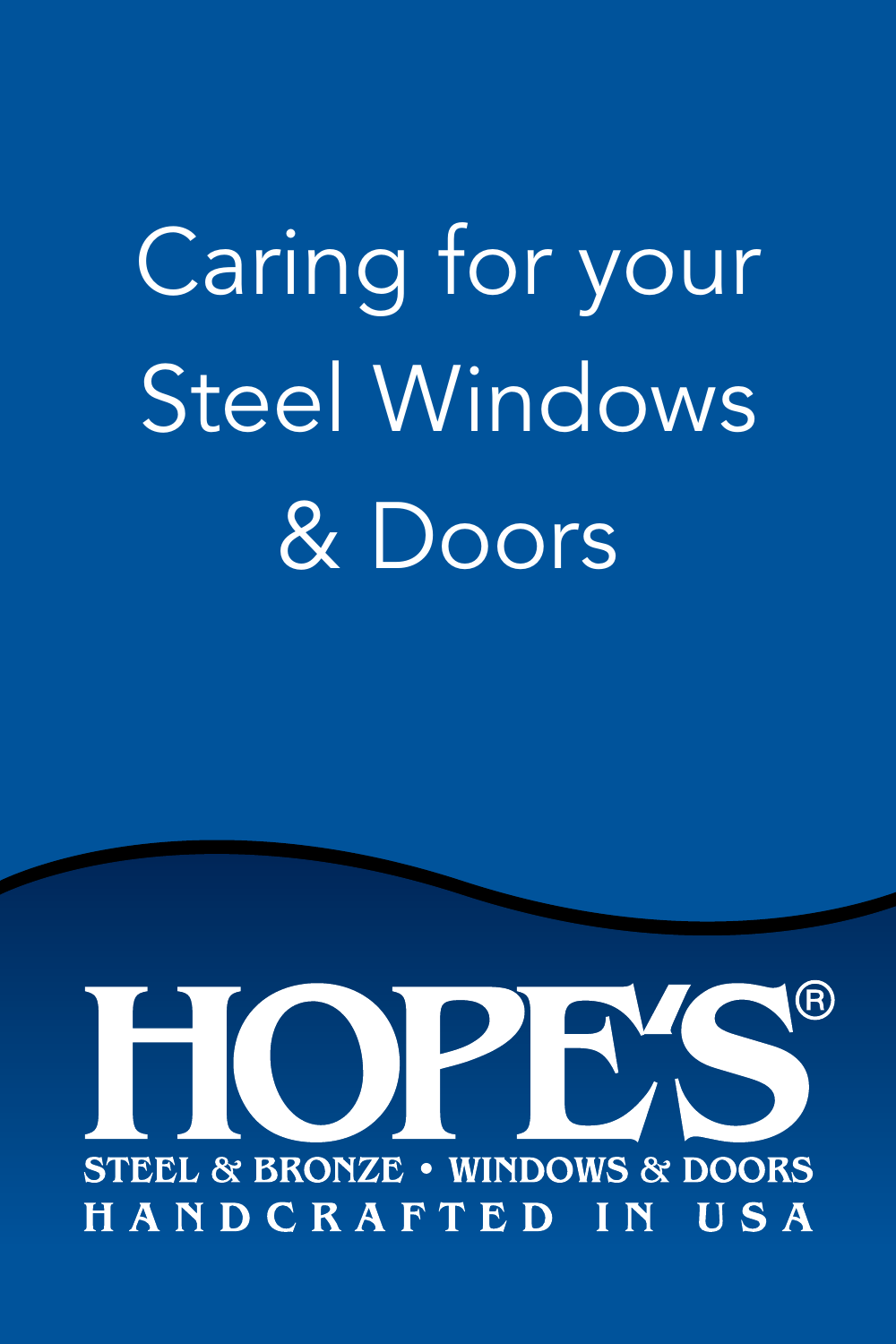

# Caring for your Steel Windows and Doors

| Maintenance Recommendations3         |  |
|--------------------------------------|--|
| Cleaning Painted Windows and Doors 3 |  |
|                                      |  |
|                                      |  |
|                                      |  |
|                                      |  |
|                                      |  |
|                                      |  |
| Concealed Hinges / Four Bar Hinges8  |  |
| General Hardware Cleaning Tips8      |  |
|                                      |  |
|                                      |  |
|                                      |  |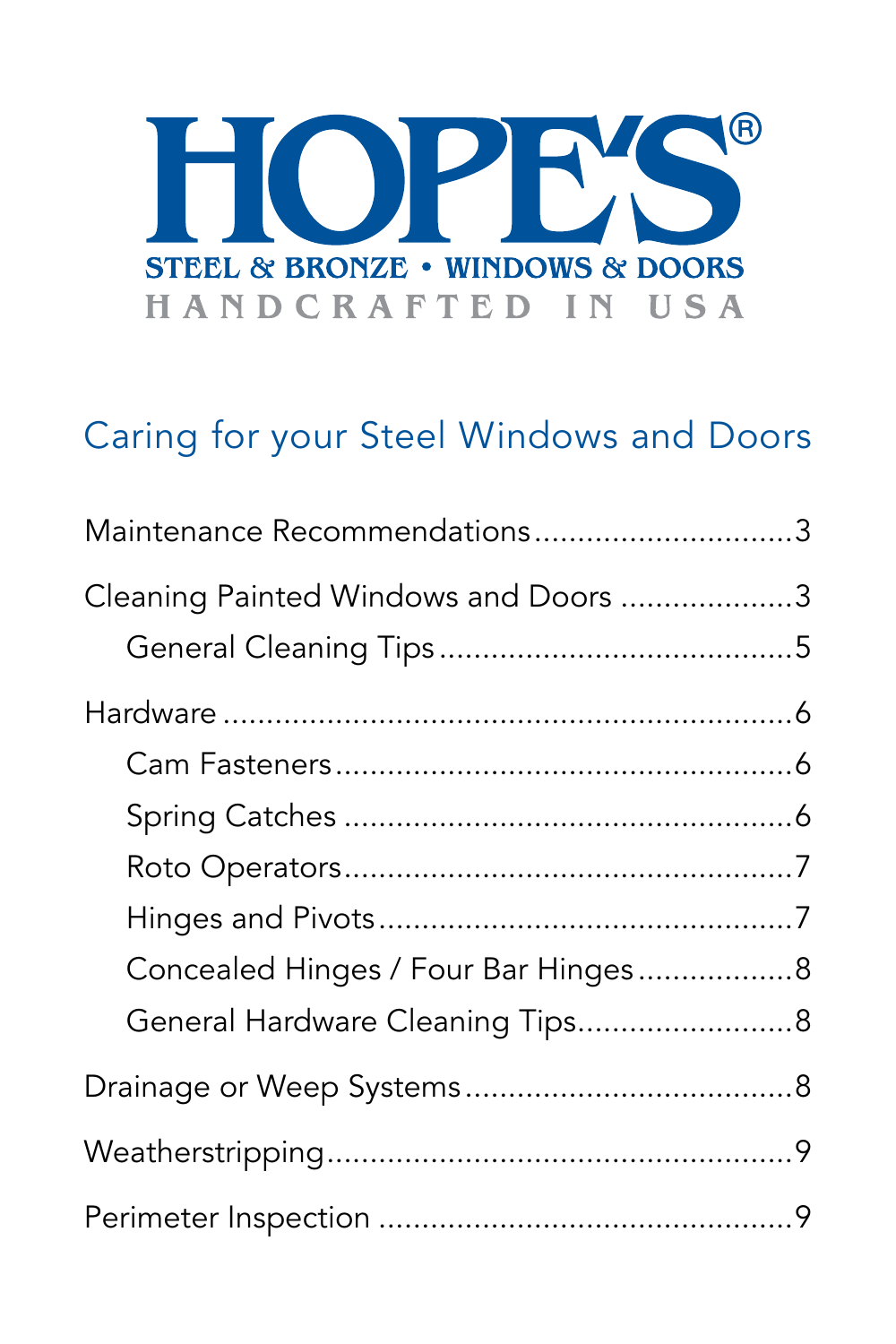# Maintenance Recommendations

In order to maintain Hope's warranty, all windows and doors must be cleaned in accordance with Hope's instructions.

Regular maintenance will help keep your Hope's windows and doors beautiful and trouble-free for years to come.

Hope's recommends cleaning and inspecting your windows and doors each fall season — after the rainy and dusty months of summer and before the colder winter months — to ensure optimal performance and energy efficiency.

Keep window and door units free of dust, dirt, sand and debris. Clean and lubricate operable parts on a regular basis.

IMPORTANT: Remove all steel drill shavings after installation. Steel shavings may stain the factory finished window or door frame.

# Cleaning Painted Windows and Doors

Apply a medium-pressure water rinse from top to bottom, rubbing lightly with a soft automobile brush or sponge.

If a simple water rinse is not sufficient, use a mild detergent or soap. Mild detergents that are safe for bare hands should be safe for painted windows, but you should spot test all detergents before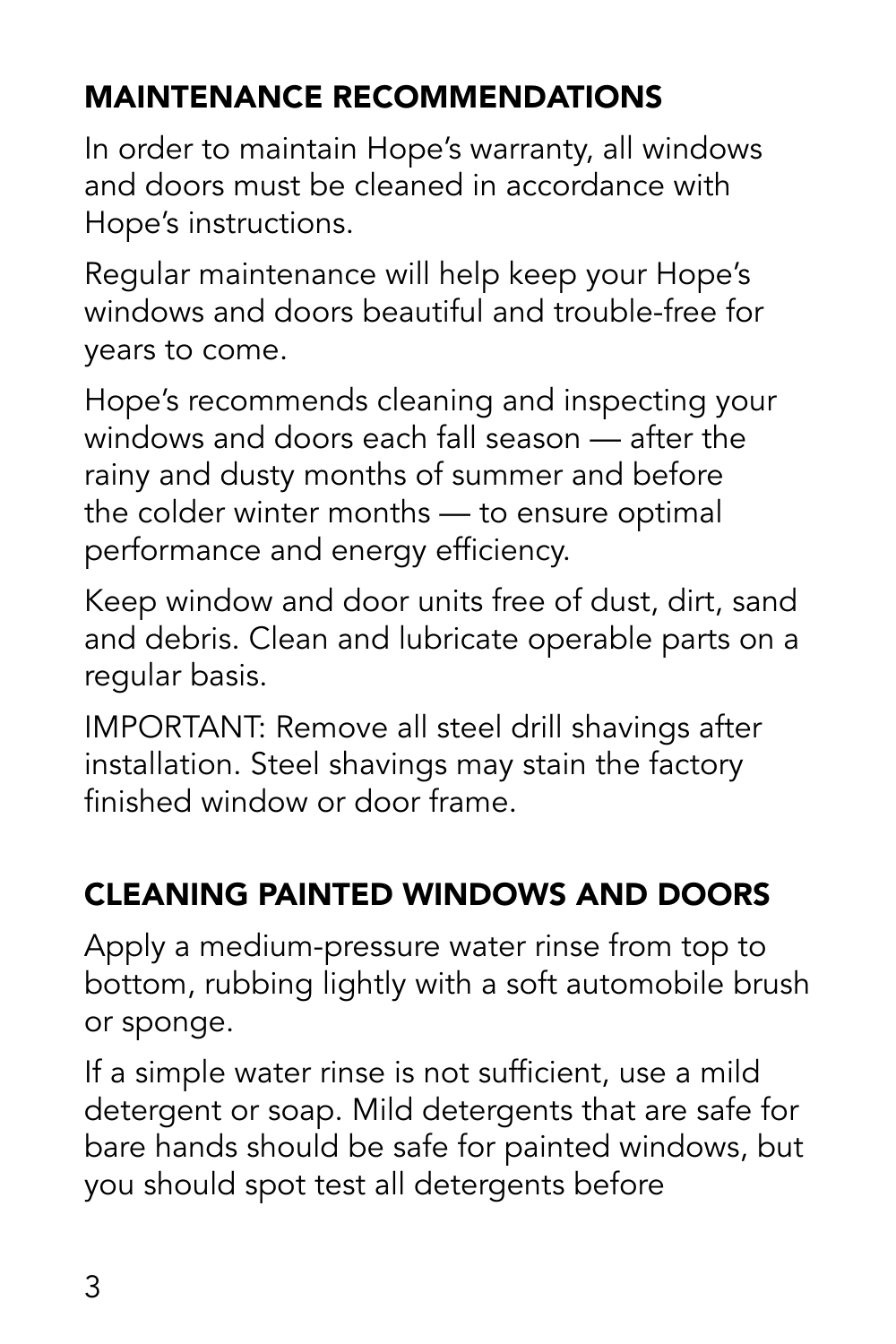using. Washing with detergent should be done with uniform pressure, first with a horizontal motion followed by a vertical motion.

Run down of cleaner should be minimized. Areas subject to run down should be rinsed immediately to avoid the possibility of streaking or ghosting.

Some types of mild solvent, such as mineral spirits, may be used to remove grease. Stronger solvents may have a harmful or softening effect on painted windows. Extreme care must be taken to assure no marring of the surface is taking place, since this could give an undesirable appearance at certain viewing angles.

Solvents should be applied with a clean cloth and removed with a clean cloth. Remaining residue should be washed with a mild soap and rinsed thoroughly. Use solvent cleaners sparingly.

If the surface is heavily soiled or stubborn stain is present, a more aggressive cleanser may be required. Remember to spot test an area before using. Always follow the manufacturer's instructions. When using stronger cleaners, do not rub or scrub excessively.

Cleaning chemicals should not be allowed to collect or puddle on the horizontal surfaces or in the joints. These surfaces should be flushed with water and dried.

Rinse thoroughly with clear water. If the cleaner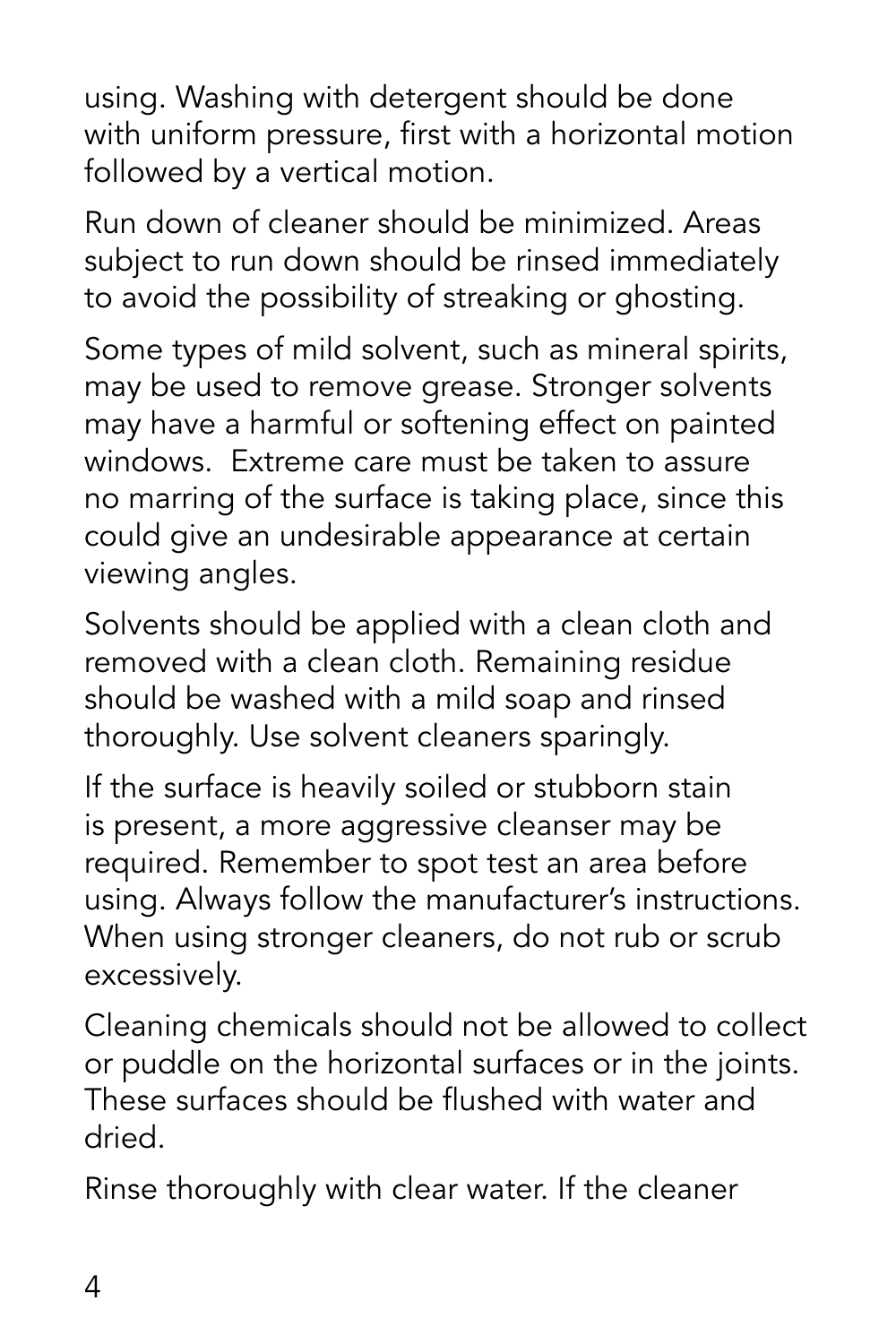is permitted to dry, it may be necessary to lightly sponge the surface while rinsing.

Allow the surface to air dry or wipe dry with a chamois cloth.

## General Cleaning Tips

- Avoid over-cleaning window and door frames
- Do not use abrasives
- Do not use stiff bristle brushes, steel wool or scrubbing pads on the finish
- Make sure sponges, brushes, rags and chamois are free of dirt and grit
- Never use a knife, scraper or putty knife on the factory finish
- Do not use a high pressure nozzle
- Do not use heavy duty cleaners
- Follow all manufacturer's instructions for mixing and diluting cleaners
- Use caution and spot test when using strong solvents or cleaners
- Never use alkaline, acid, petroleum-based cleaners, caustic chemicals or paint removers
- Avoid dripping or splashing chemical cleaners; thoroughly rinse all drips immediately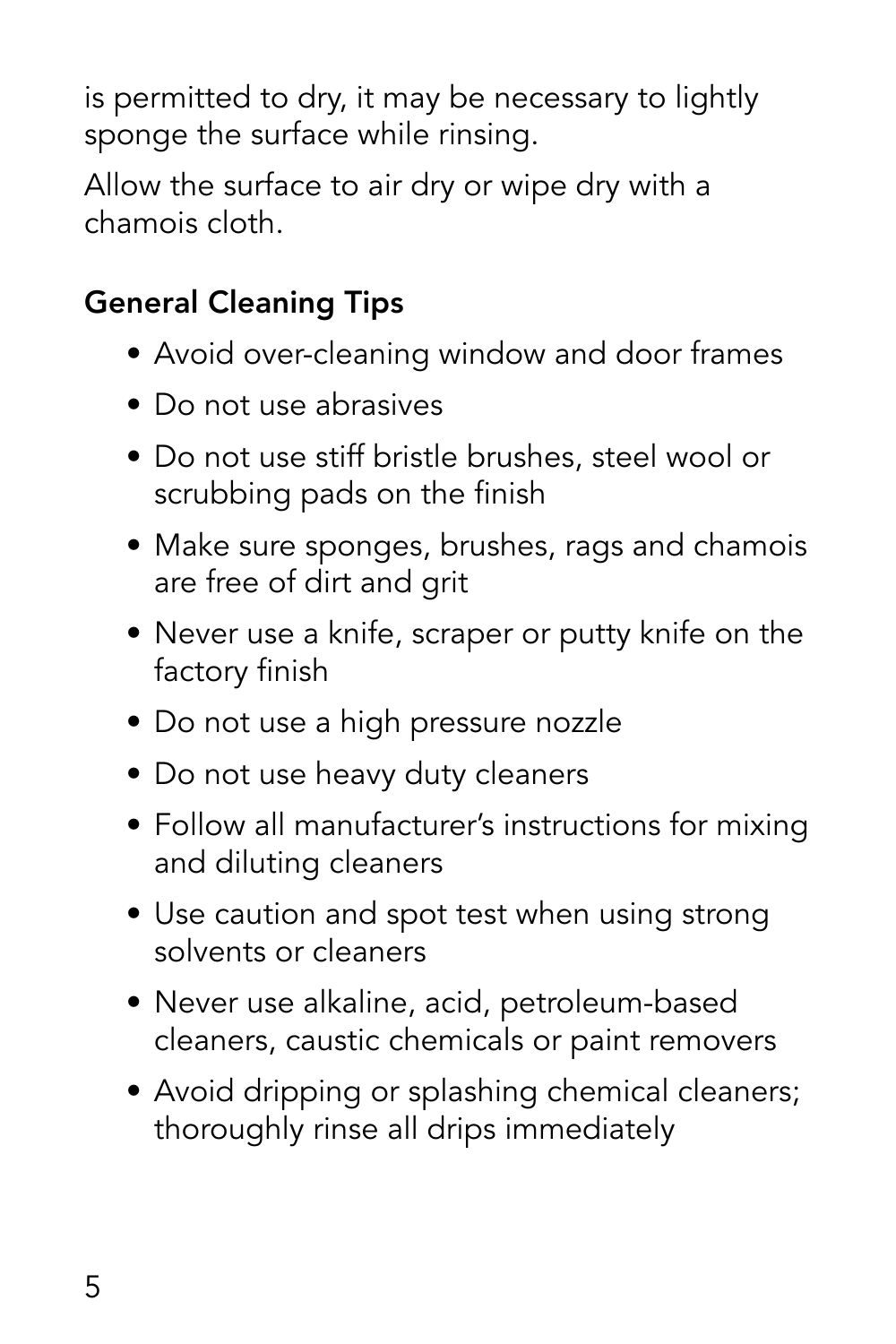## **HARDWARE**

All hardware must be maintained, cleaned and lubricated on a regular basis.

#### Cam Fasteners

All operable parts should be lubricated with a light oil. First remove any paint build up or dirt on the surface. Apply a small amount of oil and move the fastener handle back and forth to work in the lubricant. Wipe off any excess.

Tighten the fastener attachment screws to provide optimum contact with the keeper or wedge when the ventilator is in the closed position.

#### Spring Catches

All operable parts and springs should be lubricated with a light oil. First remove any paint build up or dirt on the surface. Apply a small amount of oil and move the mechanism several times to work in the lubricant. Wipe off any excess.

Tighten the attachment screws to provide optimum contact with the keeper or catch plate when the ventilator is in the closed position.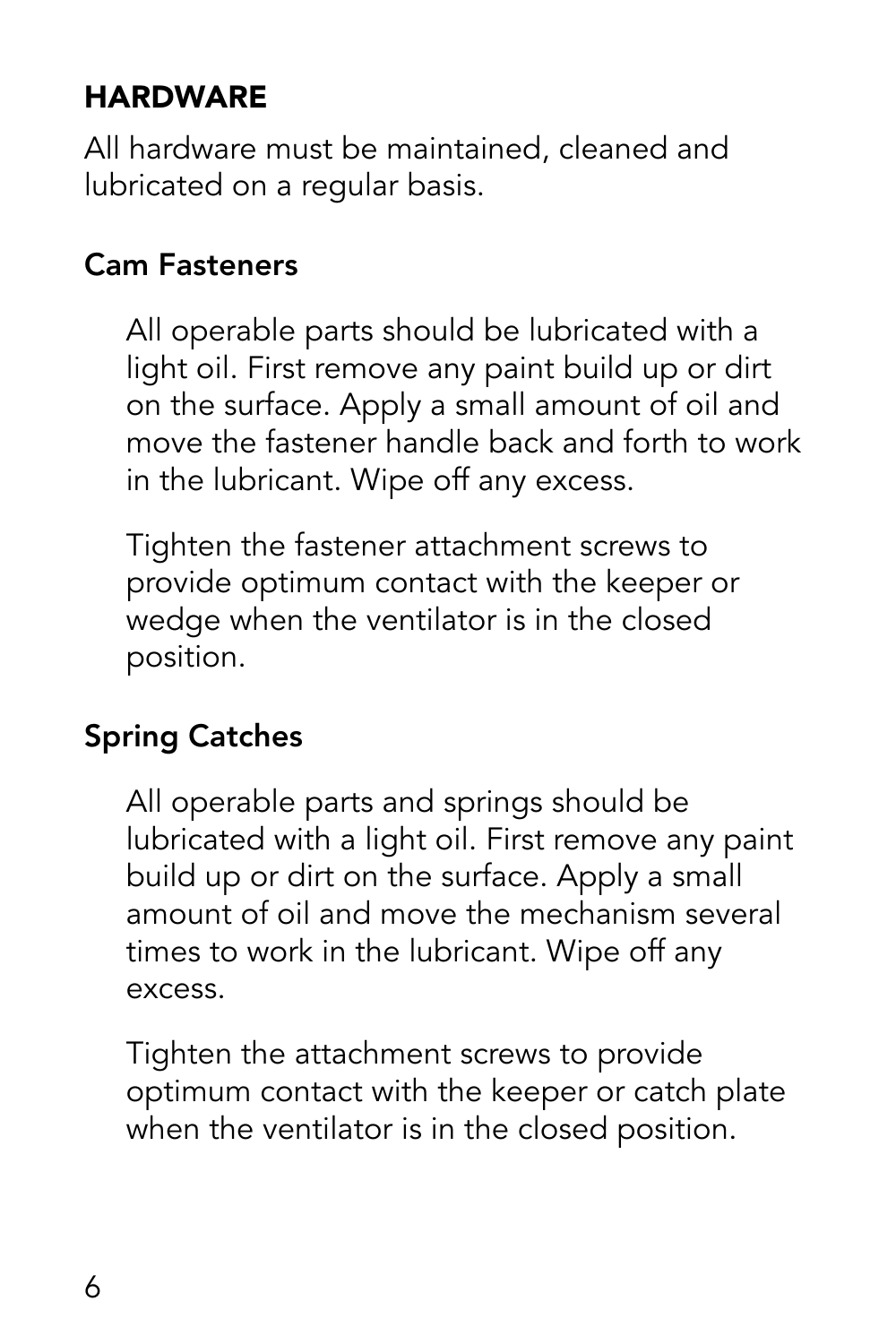#### Roto Operators

All operable parts and tracks should be lubricated with a light oil. Remove the small crank handle knob from the housing by backing off the set screw in the handle. Clean any paint or dirt from the surface.

Place a small amount of a light oil on the worm mechanism. Inspect the roto operator and lubricate the pivot point on the arm and the gear teeth. Locate the track that the roto shoe (bottom) rides on under the ventilator. Be sure that it is clean and free from cobwebs and dirt, then spray the channel with a light oil or silicone lubricant.

Check all attaching screws to ensure that they are tight. Replace the handle to the worm gear stud and tighten the set screw. Finally, crank the handle in both directions several times to work in the lubricant.

#### Hinges and Pivots

All operable parts should be lubricated with a light oil. First detach all roto operators and adjusters. Remove any excess paint build up or dirt from the surface. Hinges should move freely (unless they are friction type).

Apply a small amount of oil to the hinges and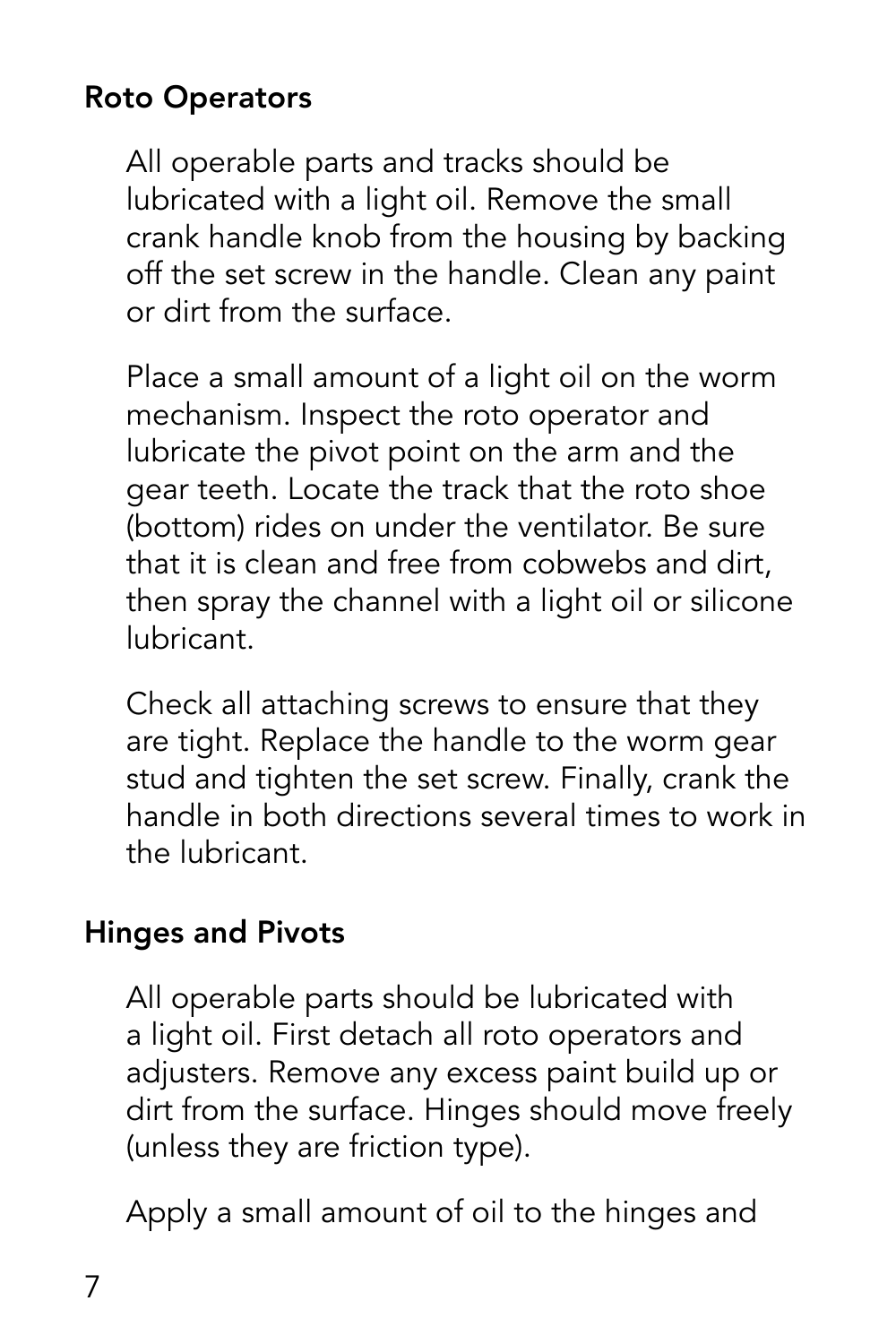move the ventilator back and forth several times to work in the lubricant. Wipe off any excess.

Replace all roto and adjuster hardware.

## Concealed Hinges / Four Bar Hinges

All operable parts and tracks should be lubricated with a light oil. First clean the arms and tracks of dirt or grime build up. Apply a small amount of oil and adjust the friction shoe. Work the vent open and closed to completely lubricate the tracks. Wipe off any excess.

## General Hardware Cleaning Tips

To prolong the beauty and life of your window or door hardware, clean regularly with warm, soapy water. You may also apply a quality silicone-free wax to the hardware. This will help maintain the finish for years to come.

## Drainage or Weep Systems

Typically, every window frame has a weep system. It is normal for water to accumulate and drain out of holes found at the horizontal sill members. To allow for adequate drainage, this area should be kept free from dirt, insects, leaves and debris.

• Vacuum the sill and remove any debris at least once each year.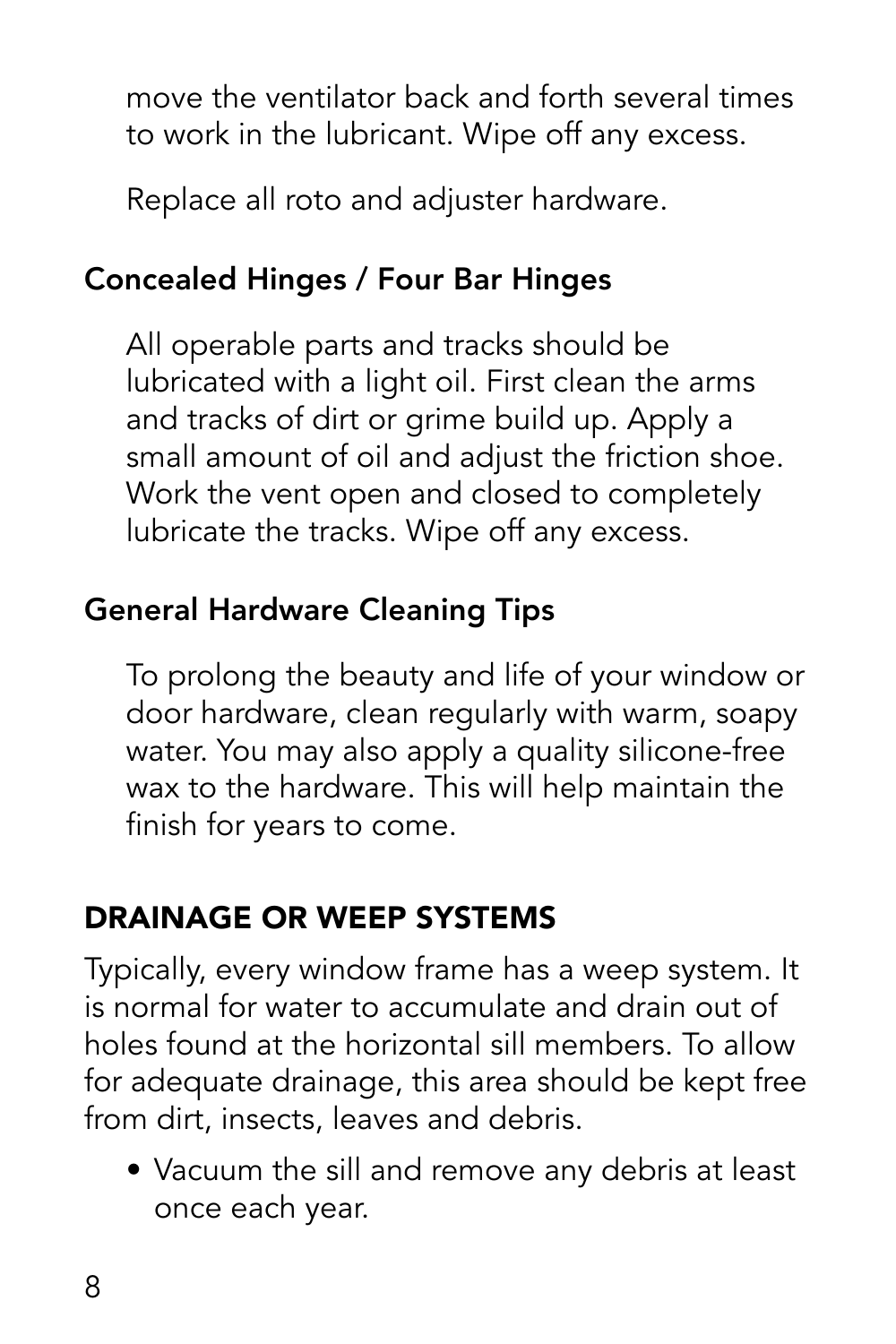- Check the sills for sealant adhesion and make sure that all setting screws are sealed.
- Use a small brush to clean any debris from the weep holes.
- Be careful not to disturb any weep hole covers or water dams and water covers.
- Weep holes must remain clean and clear to avoid water back up.

# **WEATHERSTRIPPING**

Clean and fluff the weatherstripping around all operable ventilators each fall season. Inspect the weatherstrip for tears or excessive wear and make sure that the vent is evenly sealed when in the closed position.

# Perimeter Inspection

Inspect all perimeter caulking to make sure it is intact and remains neatly pointed. Caulking should be repaired or replaced if any cracks or divots are present or if the sealant has pulled away from the surface. Inspect weather bars and weep covers to make sure that they are not loose. Check all fixing screws for sealant.

Surfaces should be clean and free from debris before applying sealant. Test for sealant and finish compatibility, following manufacturer's instructions.